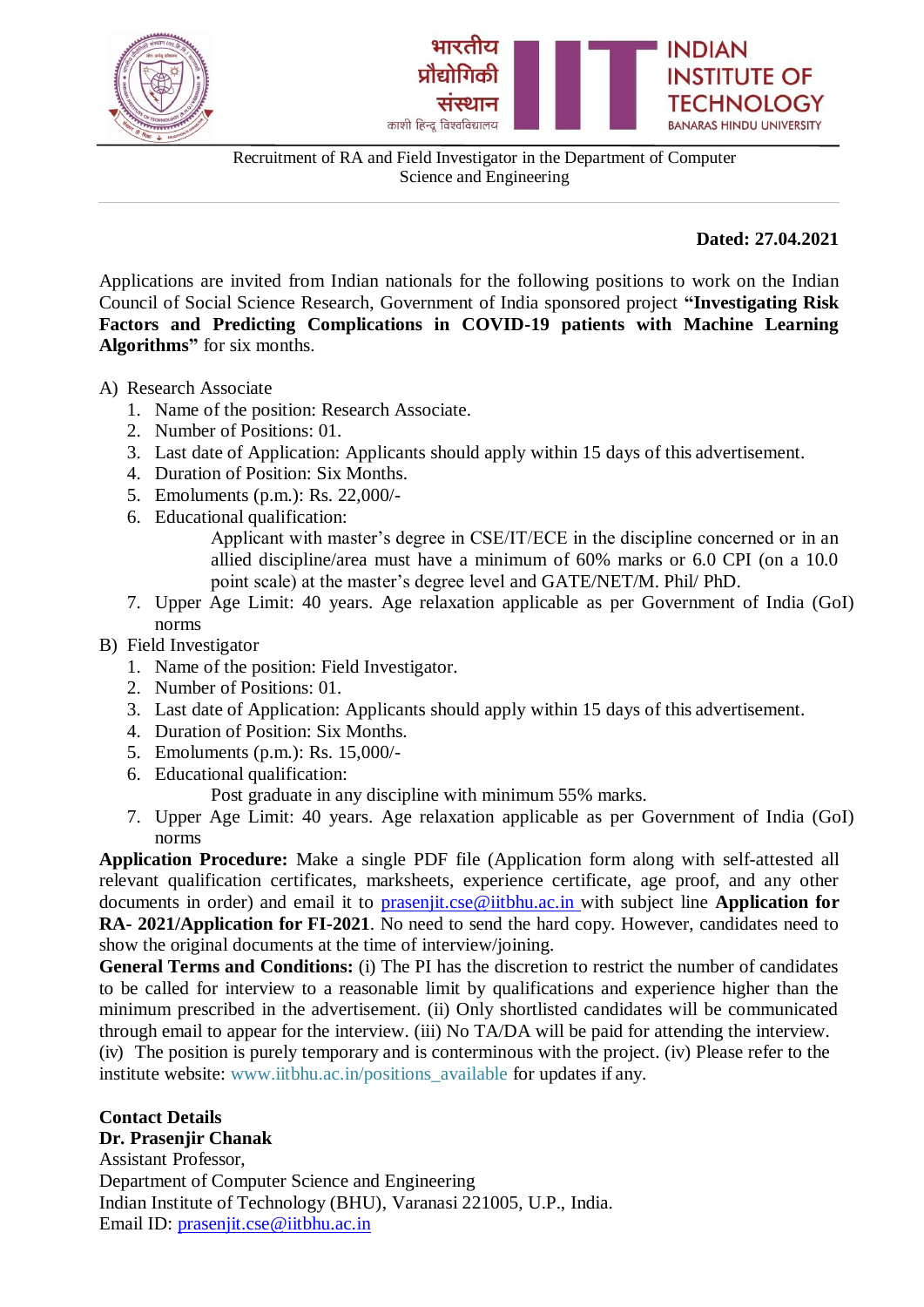## **APPLICATION FOR RA/FIELD INVESTIGATOR POSITION**

- 1. Full Name:
- 2. Date of Birth:
- 

3. Sex: M/F 4. Category: GEN/SC/ST/OBC/EW

- 5. Marital Status:
- 

6. Nationality: 7. Physically handicapped: Y / N

PHOTO

8. Names of Father and Mother:

9. Address of Correspondence (including phone No):

10. E-mail Address:

11. Academic Record: (a) GATE/CSIR/UGC or equivalent National Exam Qualification details with Percent marks/Rank, year of qualifying etc:

(b) Qualifying Degree:

| Qualification | University/Institute/Board | Year of<br>passing | Subjects | Percentage/CGA | Division |
|---------------|----------------------------|--------------------|----------|----------------|----------|
|               |                            |                    |          |                |          |
|               |                            |                    |          |                |          |
|               |                            |                    |          |                |          |
|               |                            |                    |          |                |          |
|               |                            |                    |          |                |          |

#### 12. Details of Professional/ Work Experience:

| Organization | Designation | Date-From | Date-To |
|--------------|-------------|-----------|---------|
|              |             |           |         |
|              |             |           |         |

13. Attach list of publications with clear mention of 2019 impact factor (if any).

14. Names and addresses of two referees along with phone number and e-mail address:

**Declaration:** I hereby declare that I have carefully read and understood the instructions and particulars on this application and that all entries in this form as well as in the attached sheets are true to the best of my knowledge and belief.

Date: Signature Place: